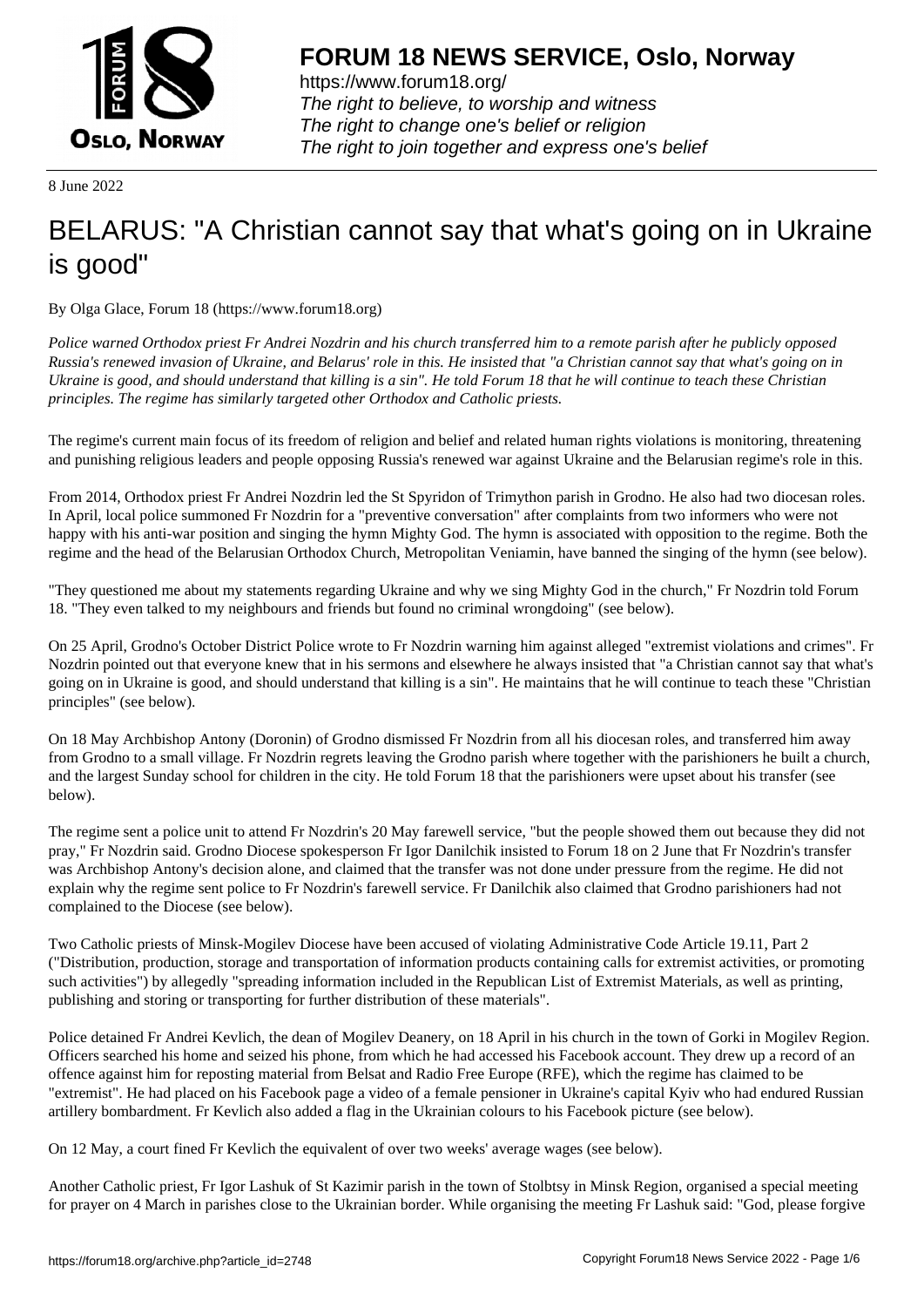him the equivalent of over three weeks' average wages for reposting anti-war articles from the banned Belsat and RFE media outlets. The court also ordered Fr Lashuk's mobile phone to be confiscated (see below).

Catholic priest Fr Andrzej Bulczak, who has now fled Belarus after the state stripped him of the right to work as a priest, was on 13 May fined over three weeks' average wages in absentia. He had posted a YouTube video of less than three minutes recounting a letter a girl writes to a friend in Poland opposing the war in Ukraine. One photo in the video shows the logo of Belsat, a Polish-based television channel the regime has deemed "extremist", as well as the white-red-white Belarusian flag used by protestors against the regime (see below).

Police have also summoned and warned Orthodox priests who signed an open letter calling for "reconciliation and an immediate ceasefire" in Ukraine, published on 1 March by priests from the Russian Orthodox Church within Russia, Belarus and elsewhere. One priest who signed the open letter, who wished to remain anonymous, said "I signed it because it was important to set out my position," he told Hrodna.life. He confirmed that he had "a dangerous conversation" at the police, meaning that the consequences could be serious (see below).

Orthodox theologian and human rights defender Natalia Vasilevich – who now lives outside Belarus – has warned of regime surveillance of priests' social media accounts, especially by Ideology Departments. Various regional Executive Committee Ideology Departments and the Plenipotentiary for Religious and Ethnic Affairs' office denied this to Forum 18, but clergy have told Forum 18 that they have been targeted by regime officials after expressing online opposition to the war against Ukraine (see below).

Targeting religious opposition to war against Ukraine

The regime's current main focus of its freedom of religion and belief and related human rights violations is monitoring, threatening, and punishing religious leaders and people opposing Russia's renewed war against Ukraine (https://www.forum18.org/archive.php?article\_id=2734) and the Belarusian regime's role in this. This is a shift from targeting those criticising regime violence after the August 2020 falsified presidential election (https://www.forum18.org/archive.php?article\_id=2674).

The regime expects religious leaders to support – or at least not contradict - the regime's political position. Since August 2020, the Belarusian Orthodox Church – which comes under the Moscow Patriarchate and is the largest religious community in Belarus – has removed senior bishops and lower clergy (https://www.forum18.org/archive.php?article\_id=2674) seen as disloyal to the regime. The Church has also given the regime lists of priests who have supported protests against the regime, human rights defenders told Forum 18.

"A Christian cannot say that what's going on in Ukraine is good"

Such targeting continues. Orthodox priest Fr Andrei Nozdrin led the St Spyridon of Trimython parish in Olshanka District of Grodno. He also worked as Head of the Missionary Department of Grodno Diocese and as the diocesan official for Physical Education and Sports.

In April, local police summoned Fr Nozdrin for a "preventive conversation" after complaints from two informers who were not happy with his anti-war position and singing the hymn Mighty God (https://www.forum18.org/archive.php?article\_id=2674). The hymn is associated with opposition to the regime. Both the regime and the head of the Belarusian Orthodox Church, Metropolitan Veniamin, have banned the singing of the hymn.

"They questioned me about my statements regarding Ukraine and why we sing Mighty God in the church. They even talked to my neighbours and friends but found no criminal wrongdoing," Fr Nozdrin explained to Forum 18 on 20 May. He added that police even wanted to file a criminal case against him under Criminal Code Article 130-1 (https://humanconstanta.org/en/extremism-in-wartime-review-of-the-fight-against-extremism-in-belarus-for-january-march-2022/)

On 25 April, Grodno's October District Police wrote that they had found no violations of the law in Fr Nozdrin's actions. However, the letter (seen by Forum 18) noted that officers had warned him against alleged "extremist violations and crimes".

Fr Nozdrin pointed out that everyone knew that in his sermons and elsewhere he always insisted that: "a Christian cannot say that what's going on in Ukraine is good, and should understand that killing is a sin". He maintains that he will continue to teach these "Christian principles".

Forum 18 was unable to reach Konstantin Smolyakov, first deputy head of October District Police who had signed the letter detailing the police warning to Fr Nozdrin. Smolyakov's phone went unanswered each time Forum 18 called on 8 June.

"They did not even let me say goodbye to parishioners"

("Rehabilitation of Nazism").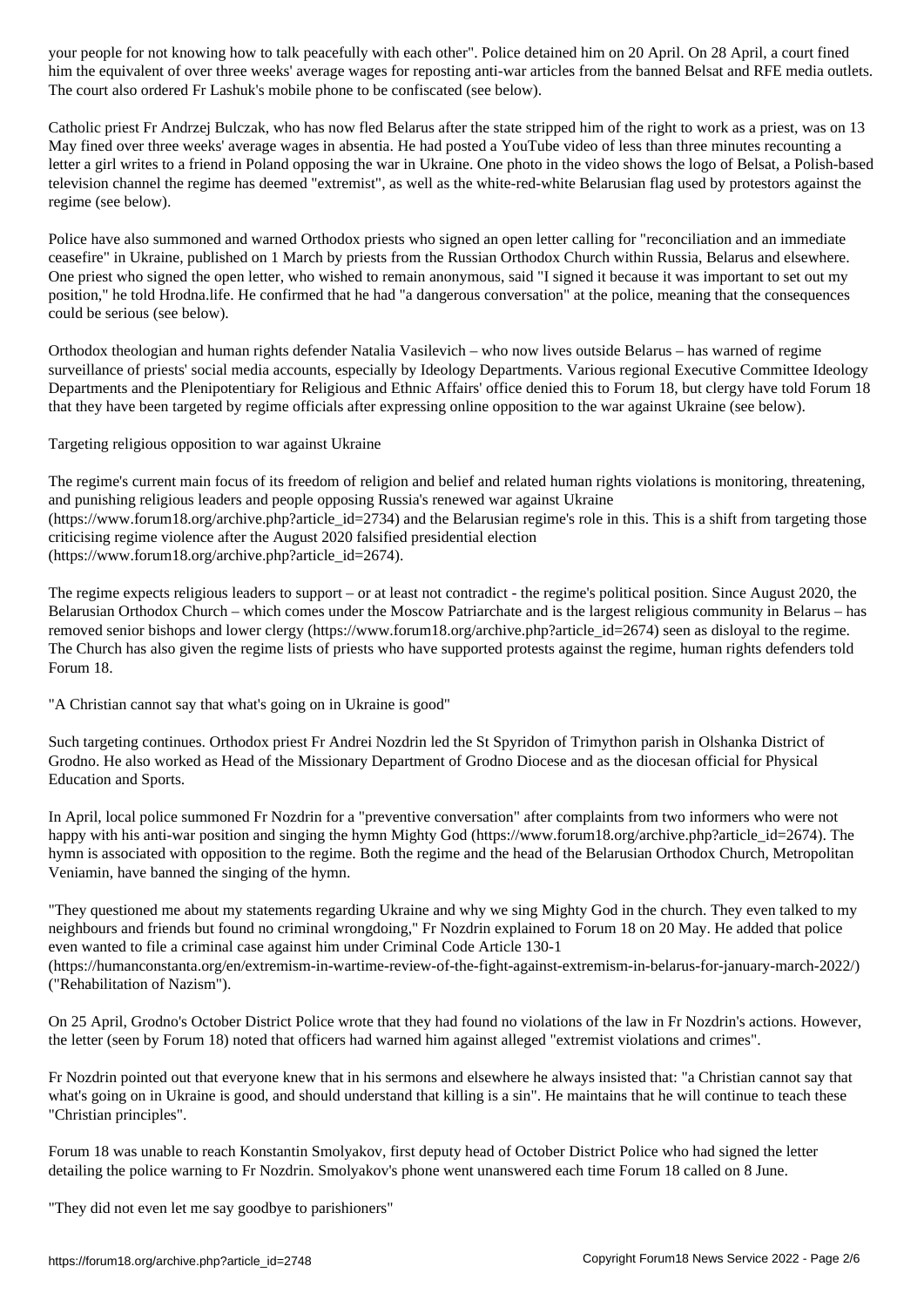On 18 May, Archbishop Antony (Doronin) of Grodno dismissed Fr Nozdrin from all his diocesan roles, and transferred him to a new parish in the small village of Komotovo (about 30 kilometres or 20 miles from Grodno). The diocese did not explain the reasons for his transfer, though it did still allow him on weekdays only to celebrate the liturgy in a Grodno parish he has not previously served in, Fr Nozdrin told Forum 18.

Archbishop Antony has also banned in his diocese services and prayers (https://www.forum18.org/archive.php?article\_id=2724) for an end to Russia's war against Ukraine.

After eight years of service from 2014, Fr Nozdrin regrets leaving the Grodno parish where, together with parishioners, he built a church, and the largest Sunday school for children in the city. He told Forum 18 that parishioners were upset about his transfer.

"20 May was my last day in the parish," Fr Nozdrin said. "It was Friday and people had to take a day off from work to come to the service. There were a lot of people in the church, more than 70 communicants."

Regime sends police to farewell service

The regime sent a police unit to attend Fr Nozdrin's 20 May farewell service, "but the people showed them out because they did not pray," Fr Nozdrin said. He thinks the police were sent because the regime expected public protests.

Grodno Diocese spokesperson Fr Igor Danilchik insisted to Forum 18 on 2 June that Fr Nozdrin's transfer was Archbishop Antony's decision alone, and was done in accordance with church regulations. Fr Danilchik also claimed that the transfer was not done under pressure from the regime. "This is an internal decision within the diocese, and it should be met with understanding." He did not explain why the regime sent police to Fr Nozdrin's farewell service.

Fr Danilchik also claimed that Grodno parishioners had not complained to the Diocese. "It is always sad when a priest leaves a parish, but the people should get attached to God, to Christ, not to the priest," he claimed to Forum 18.

## Catholic priests targeted

Recently, two Catholic priests of Minsk-Mogilev Diocese have been punished on charges of violating Administrative Code Article 19.11, Part 2

(https://humanconstanta.org/en/extremism-in-wartime-review-of-the-fight-against-extremism-in-belarus-for-january-march-2022/) ("Distribution, production, storage and transportation of information products containing calls for extremist activities, or promoting such activities"). The priests were allegedly "spreading information included in the Republican List of Extremist Materials (https://www.forum18.org/archive.php?article\_id=2612), as well as printing, publishing and storing or transporting for further distribution of these materials".

Punishments under Administrative Code Article 19.11, Part 2 for individuals are a fine of 10-30 base units, community service or detention, with possible confiscation of "device of the offence" (such as a computer or smartphone). Thirty base units is equivalent to over three weeks' average wages.

On 18 April (western Easter Monday), police detained Catholic priest Fr Andrei Kevlich, the dean of Mogilev Deanery, in his church in the town of Gorki in Mogilev Region. Fr Kevlich has served in the parish since September 2013.

Officers searched Fr Kevlich's home and seized his phone, from which he had accessed his Facebook account. They drew up a record of an offence against him for reposting material from Belsat and Radio Free Europe (RFE), which the regime has claimed to be "extremist". He had placed on his Facebook page a video of a female pensioner in Ukraine's capital Kyiv who had endured Russian artillery bombardment. Fr Kevlich also added a flag in the Ukrainian colours to his Facebook picture.

The regime has labelled many media outlets, including Belsat

(https://belsat.eu/en/news/28-07-2021-belsat-officially-declared-extremist-in-belarus/) and RFE

(https://www.rferl.org/a/belarus-rferl-labeled-extremist/31622912.html), "extremist". Reposting or even reading articles on "extremist" media outlets risks punishments

(https://humanconstanta.org/en/extremism-in-wartime-review-of-the-fight-against-extremism-in-belarus-for-january-march-2022/) including prison terms, fines, and confiscation of electronic devices.

Fr Kevlich denied any involvement in "extremism" and did not see any evidence or proof of the alleged offence he was charged with, Katolik.life stated on 22 April. Fr Kevlich stated on Facebook that he adheres to the teaching of the Catholic Church that the state and the Church are autonomous in their own spheres, but that both should work for the good of humanity. He said he hoped that, if convicted, he would be given a short term jail term rather than be fined, as his parish does not have much money and "it would end up cheaper".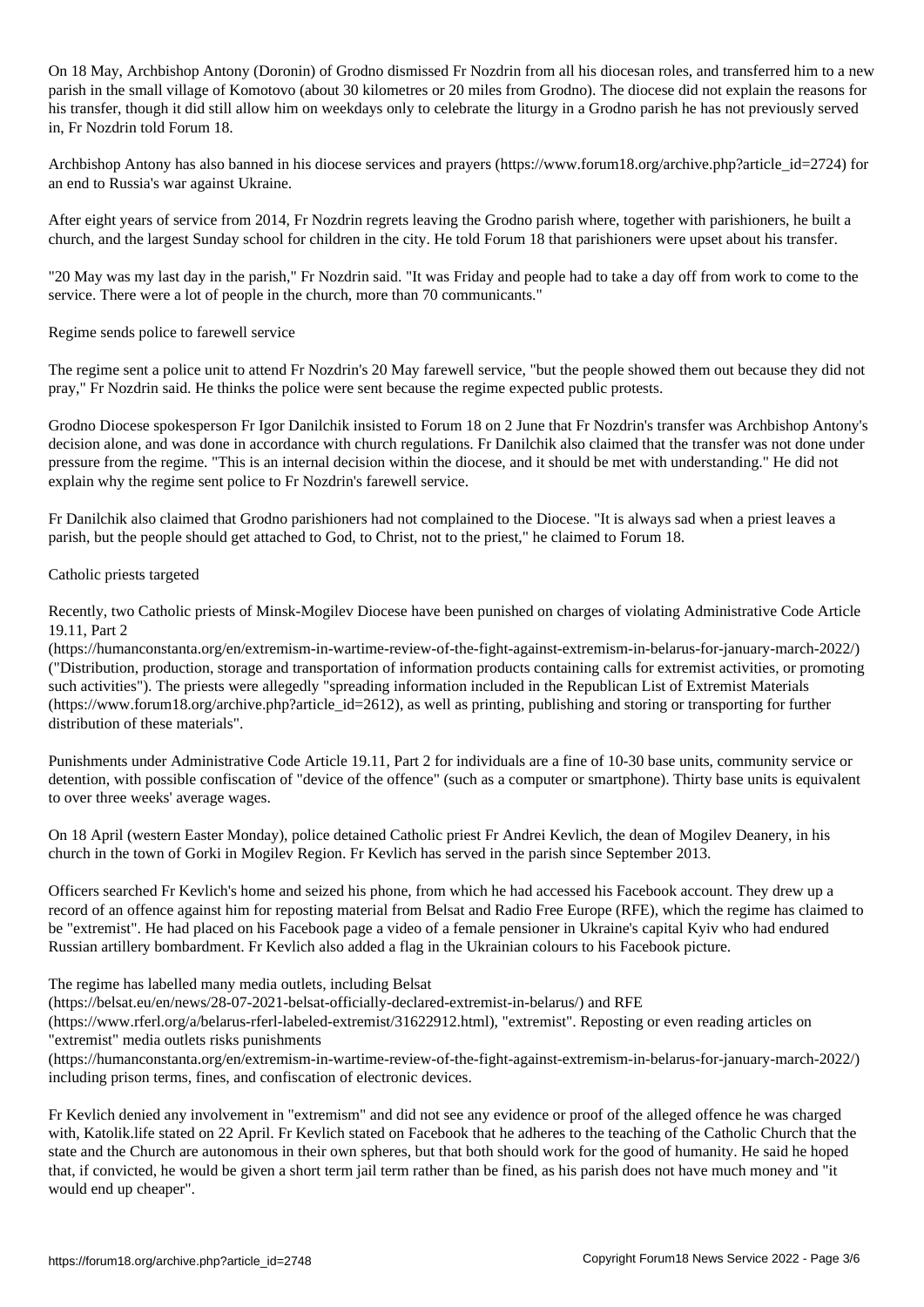Stanislav Lyashenko of Gorki District Court handed Fr Kevlich a fine of 20 base units (640 Belarusian Roubles), according to the decision seen by Forum 18. The Judge ordered his mobile phone to be returned to him. On his Facebook page Fr Kevlich thanked his fellow priests and parishioners who came to the hearing to support him.

Maksim Demensky, head of Gorki District Police, refused to discuss why his officers had detained Fr Kevlich and brought the administrative case against him. "I won't discuss anything at all with you by phone," he told Forum 18 on 8 June. He said Forum 18 could come to his office during reception hours on Thursdays. He then put the phone down.

Telephones at Gorki District Court went unanswered each time Forum 18 called on 8 June.

"God, please forgive your people for not knowing how to talk peacefully with each other"

Another Catholic priest, Fr Igor Lashuk of St Kazimir parish in the town of Stolbtsy in Minsk Region, organised a special meeting for prayer on 4 March in parishes close to the Ukrainian border. While organising the meeting Fr Lashuk said: "God, please forgive your people for not knowing how to talk peacefully with each other".

Police detained Fr Lashuk on 20 April. At his trial on 28 April, the Judge at Stolbtsy District Court fined him 30 base units (960 Belarusian Roubles, equivalent to over three weeks' average wages) for reposting anti-war articles from the banned Belsat and RFE media outlets. The court also ordered Fr Lashuk's mobile phone to be confiscated.

Aleksandr Golikov, head of Stolbtsy District Police, refused to explain why his officers had detained Fr Lashuk and brought the case against him. "I don't give consultations by phone," he told Forum 18 from Stolbtsy on 8 June. "Come here to my office in person during reception hours." He then put the phone down.

An official of Stolbtsy District Court – who did not give her name - similarly refused to explain why a Judge had fined Fr Lashuk. "In accordance with the law we don't give information to people who are not connected to a case," she told Forum 18 on 8 June.

## Priest fined in absentia

On 7 March, Catholic priest Fr Andrzej Bulczak – a Polish citizen who has served for 14 years in Belarus – posted a video of less than three minutes on Misericors, a YouTube channel he runs which has about 160 followers. The video recounts a letter a girl writes to a friend in Poland opposing the war in Ukraine (https://www.forum18.org/archive.php?article\_id=2734). One photo in the video shows the logo of Belsat, a Polish-based television channel the regime has deemed "extremist", as well as the white-red-white Belarusian flag used by protestors against the regime.

Police questioned Fr Bulczak and he was charged under Administrative Code Article 19.11, Part 2 (https://www.forum18.org/archive.php?article\_id=2734) ("Distribution, production, storage, and transportation of information products containing calls for extremist activities or promoting such activities").

On 26 March, the regime's senior religious affairs official, Plenipotentiary for Religious and Ethnic Affairs Aleksandr Rumak, stripped Fr Bulczak of his permission to serve as a foreign religious worker (https://www.forum18.org/archive.php?article\_id=2734) in Belarus. On 29 March, Fr Bulczak decided to leave Belarus (https://www.forum18.org/archive.php?article\_id=2734) without waiting for another court hearing.

On 13 May, Postavy District Court fined Fr Bulczak in absentia 30 base units (960 Belarusian Roubles, or just over three weeks' average wages).

Earlier, on 25 March, police in Mogilev detained Greek Catholic priest Fr Vasily Yegorov after finding a "Ukraine, forgive us" sticker (https://www.forum18.org/archive.php?article\_id=2734) on his car. He was held in a detention centre for the next three days, and on 28 March a court fined him 50 base units, 1,600 Belarusian Roubles, more than a month's average wage. He was charged under Administrative Code Article 23.34, Part 1 (https://www.forum18.org/archive.php?article\_id=2612) ("Violation of the procedure for organising or conducting a mass event or demonstration").

Police summon, warn other anti-war priests

Police have also summoned and warned Orthodox priests who signed an open letter

(https://docs.google.com/forms/d/1yOGuXjdFQ1A3BQaEEQr744cwDzmSQ1qePaaBi4z6q3w/viewform?edit\_requested=true) calling for "reconciliation and an immediate ceasefire" in Ukraine, published on 1 March by priests from the Russian Orthodox Church within Russia (https://www.forum18.org/archive.php?article\_id=2725), Belarus and elsewhere. The letter condemns the suppression of protests against the war, and maintained that "we believe that the people of Ukraine should make their choice on their own, not at gunpoint, without pressure from West or East".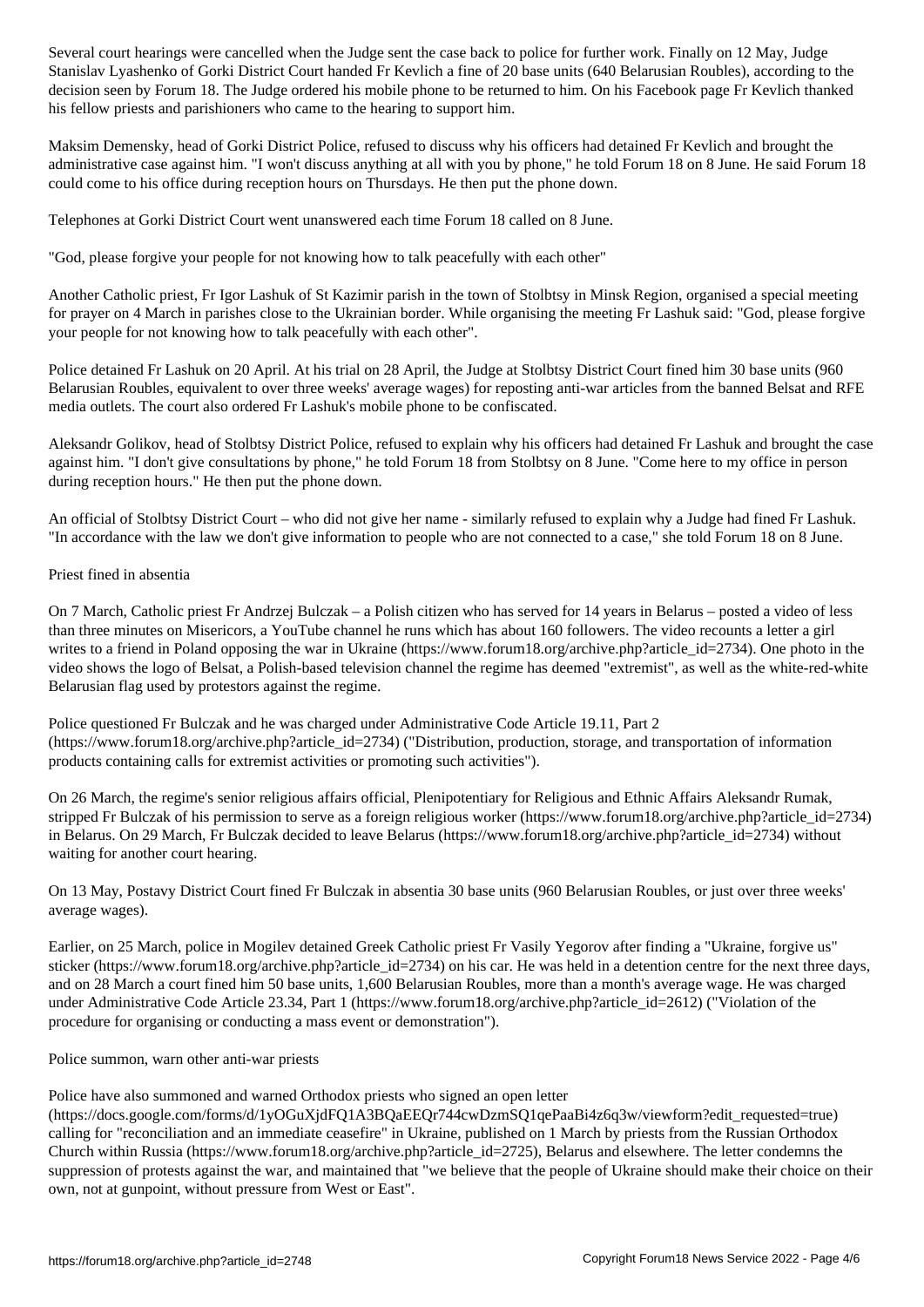(https://www.forumlarticlearticle.com/state\_id=2738) and the renewed war in Ukraine. The renewed war in Ukraine. The renewed war in Ukraine. The renewed war in Ukraine. They often face detention, provide war in Ukraine. T and the loss of their jobs in consequence.

Belarusian police officers insisted that priests who had signed or supported the open letter should explain their support for the initiative, news website Hrodna.life noted on 21 April.

One priest who signed the open letter, who wished to remain anonymous, told Hrodna.life that only 20 priests from Belarus signed the document as there is a risk of pressure from the regime. "I signed it because it was important to set out my position," he told Hrodna.life. He confirmed that he had "a dangerous conversation" at the police, meaning that the consequences could be serious.

The priest also pointed out that in Russia too, some priests had faced regime pressure (https://www.forum18.org/archive.php?article\_id=2738) for supporting this initiative.

Monitoring social media "the main way the regime targets clergy"

Orthodox theologian and human rights defender Natalia Vasilevich – who now lives outside Belarus – has warned of regime surveillance of priests. "The regime is monitoring social networks of all the clergy of different denominations," she wrote on 19 April on her Telegram channel (https://t.me/s/burbalka). "Regional Ideology Departments (https://www.forum18.org/archive.php?article\_id=2612) are busy scanning local clergy's Facebook and Instagram accounts, as well as other independent media they read."

Human rights defender Vasilevich warned that officials are looking for "any pretext". This includes finding Ukrainian flags or the white-red-white Belarusian flag (https://www.forum18.org/archive.php?article\_id=2734) associated with the opposition, and reposts of articles from Belsat, Radio Free Europe, and other independent media the regime has claimed to be "extremist".

"This is aimed at cleaning the information space from any protest activities," Vasilevich added. "Today, this is the main way the regime targets clergy in Belarus."

However, various regional Executive Committee Ideology Departments denied to Forum 18 on 3 June that they monitor clergy's social media accounts. "I have not heard of it," Alexander Ilyasevich, Head of Minsk's Region's Ideology Department, claimed to Forum 18. "As an ideologist I do not do such things."

Ideology Department officials have visited numerous clergy due to their opposition to the regime  $(\text{https://www.forum18.org/architecture.php?article}id=2734)$  and its actions.

Forum 18 asked the Office of the regime's senior religious affairs official, Plenipotentiary for Religious and Ethnic Affairs Aleksandr Rumak, whether it monitors social networks for anti-war statements from clergy. The Head of its Religious Affairs Department Andrei Aryaev maintained that they simply conduct general monitoring of the media landscape. "We have always been doing it to assess the informational situation, but never clergy's personal accounts in social media," he claimed to Forum 18 on 3 June. (END)

Full reports on freedom of thought, conscience and belief in Belarus (https://www.forum18.org/archive.php?query=&religion=all&country=16)

For more background, see Forum 18's Belarus religious freedom survey (https://www.forum18.org/archive.php?article\_id=2612)

Forum 18's compilation of Organisation for Security and Co-operation in Europe (OSCE) freedom of religion or belief commitments (https://www.forum18.org/archive.php?article\_id=1351)

Follow us on Twitter @Forum\_18 (https://twitter.com/forum\_18)

Follow us on Facebook @Forum18NewsService (https://www.facebook.com/Forum18NewsService)

Follow us on Telegram @Forum18NewsService (https://t.me/s/forum18newsservice)

All Forum 18 News Service material may be referred to, quoted from, or republished in full, if Forum 18 is credited as the source.

All photographs that are not Forum 18's copyright are attributed to the copyright owner. If you reuse any photographs from Forum 18's website, you must seek permission for any reuse from the copyright owner or abide by the copyright terms the copyright owner has chosen.

© Forum 18 News Service. All rights reserved. ISSN 1504-2855.